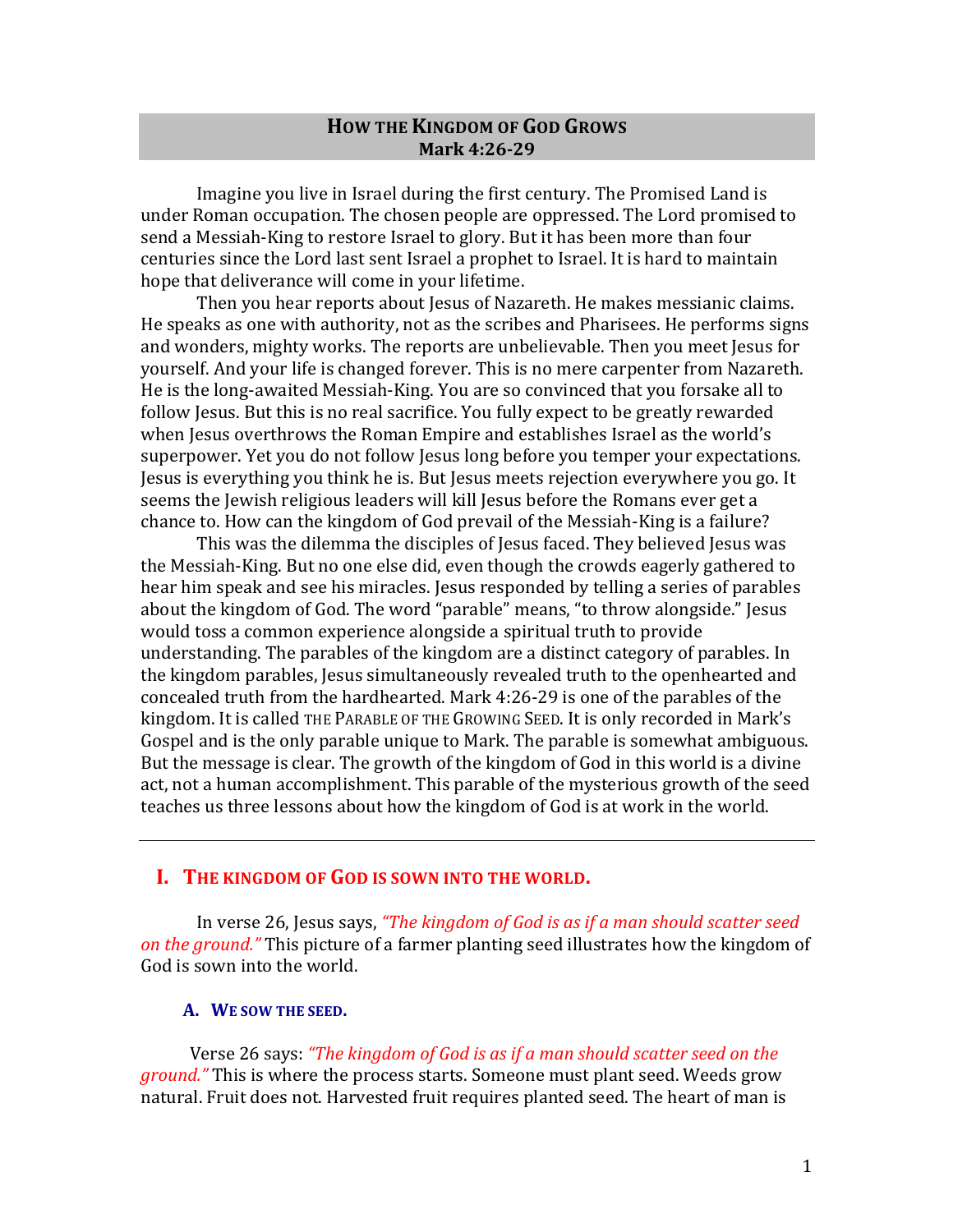the same way. No one repents, believes, and obeys God naturally. The good seed of the word must be sown into the hearts of men. Ultimately, God sows kingdom seed. God sowed the kingdom by sending his only begotten Son, the Lord Jesus Christ, into the world. The INCARNATION of Jesus was an act of God sowing his kingdom in the world. This was also the earthly ministry of Jesus. In word and deed, Jesus sowed the kingdom of God into the world. The ministry of Jesus was the kingdom of God at work. And followers of Jesus are to carry on his work in the world. The church is a sign, herald, and foretaste of God's present-but-not-yet kingdom. We are to sow the seed.

### **B.** THE WORD OF GOD IS THE SEED.

This parable of the mysterious growth of the seed compliments the parable Jesus tells in Mark 4:1-20 called THE PARABLE OF THE SOWER. In reality, the parable is about the soil, not the sower. Jesus tells about a man who plants seed on different types of soil – along the path, on rocky ground, among thorns, and into good soil. But only the seed sown on good ground bore fruit. This parable explains why pastors, evangelists, and missionaries sometimes have a crop failure. The problem is not with the seed. The problem is with the soil. Hard hearts, superficial hearts, worldly hearts do not bear fruit. The heart must be right for the seed to grow.

Mark 4:14 says: "The sower sows the word." The parable of the sower is about the responsibility of those who receive the seed. But the parable of the growing seed is about the responsibility of those who scatter the seed. It is not our job to be soil experts. It is our job to plant the seed. There is life in the seed. There is power in the seed. There is fruit in the seed. This is what the corporate worship of the church is all about. It is not an entertainment show, a pep rally, or group therapy. It is the cultivation of the kingdom of God by the planting and watering of the good seed of the word. The word of God should be the regulating principle of Christian worship. We should read the word. We should pray the word. We should sing the word. We should preach the word. We should enact the word in baptism and the Lord's Table.

#### **C.** THE UNBELIEVING WORLD IS THE SOIL.

Where is the seed of the word to be sown? It is sown into the world. The word of God is to be the center of Christian worship. But if it is the center of our worship, we will not be able to contain the life-giving power of the word in our worship. Faith in the power of the seed will broadcast it far and wide. The field is the world, not the church. The kingdom of God is secular in nature. The word is not command to come to church. The church is commanded to go to the world. In Matthew 28:18-20, Jesus commissions his disciples: "*Go therefore and make disciples* of all nations, baptizing them in the name of the Father and of the Son and of the Holy, teaching them to observe all that I have commanded. And behold, I am with you *always, to the end of the age."* We are to be a going church for a coming Christ.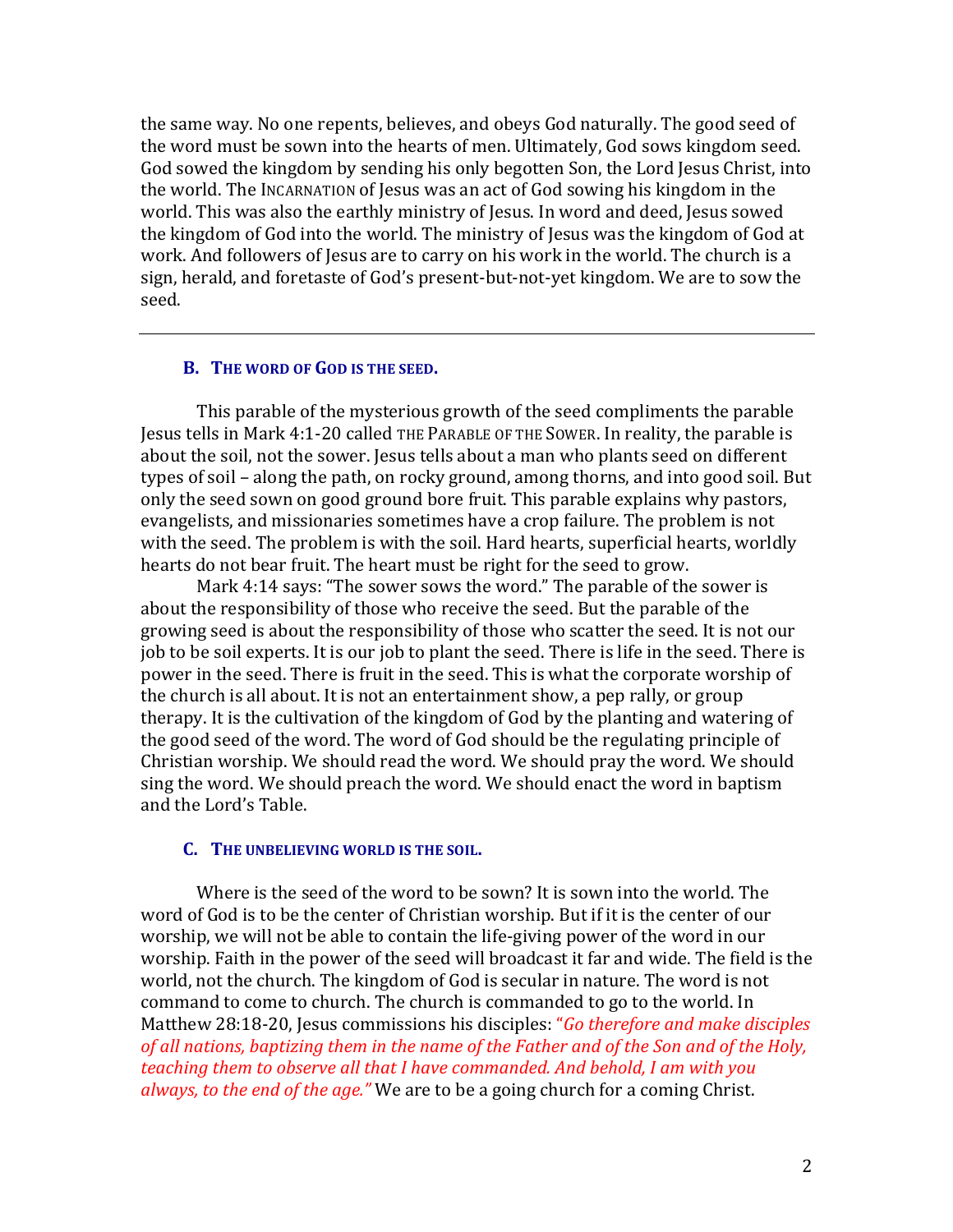# II. THE KINGDOM OF GOD GROWS BY ITS OWN POWER.

A group of archeologists discovered and opened an ancient pyramid. Among the artifacts, they found a vase that contained seeds. When they planted the seeds, which were some three thousand years old, they sprouted in a matter of days. There is power in the seed. So it is with the kingdom of God. It grows beyond our comprehension and without our contribution.

### A. GOD'S KINGDOM GROWS BEYOND OUR COMPREHENSION.

In verses, 26-27, Jesus says, "The kingdom of God is as if a man should scatter seed on the ground. He sleeps and rises night and day, and the seed sprouts and grows; he knows now how." The farmer's primary duty is to sow seed. There will be no growth or fruit or harvest if he does not scatter seed on the ground. But his work is not done when the seed is planted. The farmer waters, cultivates, and weeds the planted seed to nurture it to harvest. But Jesus does not credit the farmer with his labor to cultivate the seed. Jesus says that after the man scatters the seed, "He sleeps and rises night and day." This picture of the sleeping farmer is not an indictment. Jesus is not calling the man slothful, negligent, or irresponsible. He is making it clear the man is not essential to the growth of the seed. Verse 27 says: "He sleeps and rises night and day, and the seed sprouts and grows; he knows not how."

Beyond doing anything to cause the growth of the seed, the man does not even know how it grows. The farmer is not a botanist. He does not understand the science of plant life. He does not know how it grows. He only knows that if you plow the field, plant the seed, and wait long enough, the harvest will come. The seed grows quietly, secretly, and mysteriously. This is how the kingdom of God grows. Farmers are not scholars. But nature's processes do not fail to operate because they are ignorant. God's work in the world is not hindered or limited because we do not know how God works. I was a curious boy who peppered my dad with questions. My father often responded with a wise answer that caused me to say, "Wow, I didn't know that!" He would gently say, "Son, there's enough that you don't know to start a whole new world." That truth has not changed one degree over the years. And it applies to us all. We do not know how God is at work in the world.

When Nicodemus came to talk to Jesus one night, Jesus confronted him with the fact that he must be born again. Nicodemus could not understand how an old man can be born again. In John 3:8, Jesus says, "The wind blows where it wishes, and you hear its sound, but you do not know where it comes from or where it goes. So it is with everyone who is born of the Spirit." This is how sinners are born again. You cannot predict the new birth. You cannot command the new birth. You cannot manipulate the new birth. It is like the wind that blows wherever it wishes. You can hear it and feel it and see its effects. You do not know where it comes from or where it is going. Likewise, we cannot know who or when or when or how the Spirit of God will give new life to a dead sinner. CHARLES SPURGEON wrote: "Explain the new birth,'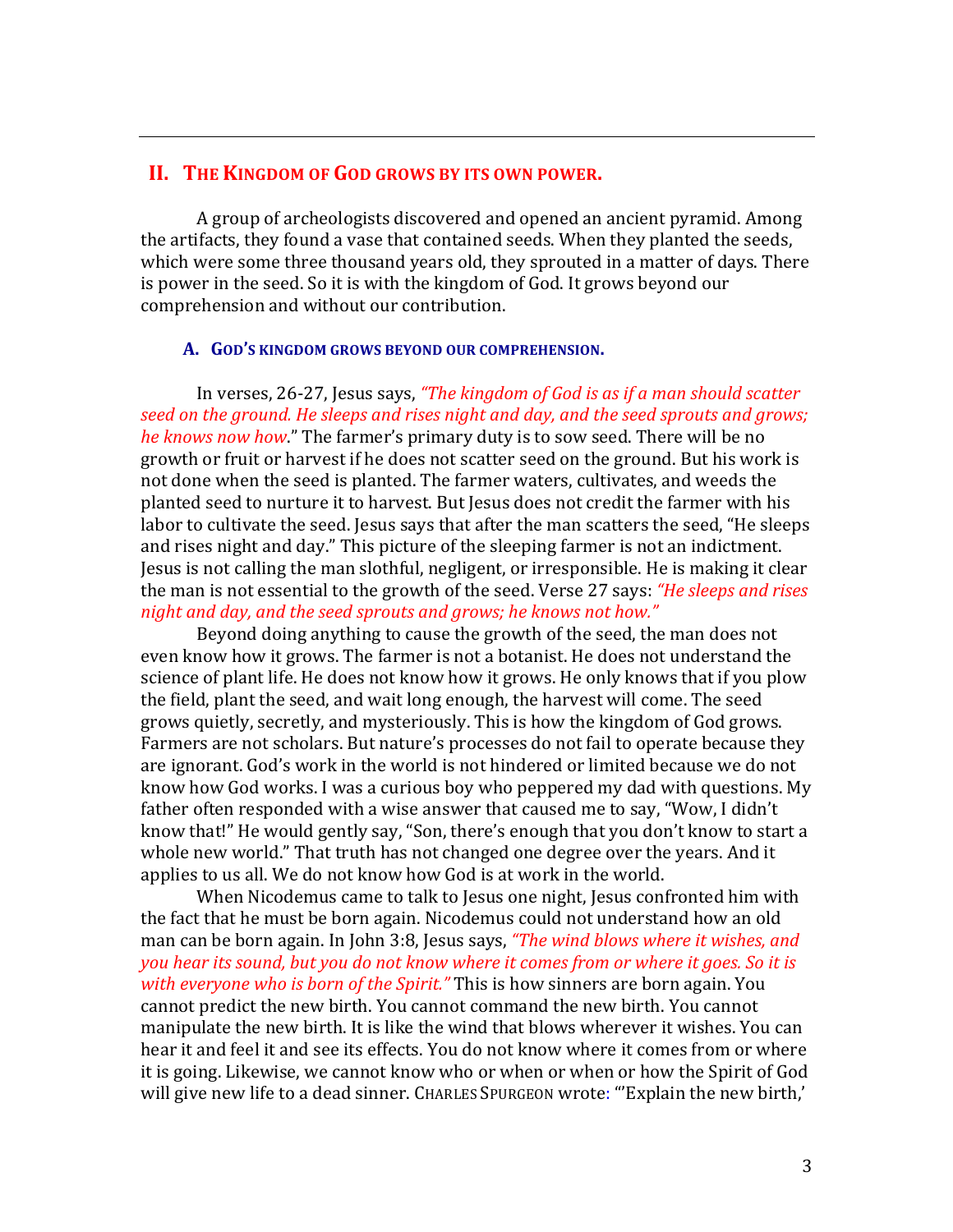somebody says. My answer is, 'Experience the new birth, and you shall know what it  $is.$ "

## **B.** GOD'S KINGDOM GROWS WITHOUT OUR CONTRIBUTION.

Verse 28 says: *"The earth produces by itself."* No human activity causes the seed to grow. God's kingdom grows without our contribution. The earth produces by itself. The phrase "by itself" translates a Greek word from which we get our English word "automatic." It means "without visible cause." It is the same word Luke used to describe how the angel delivered Peter from prison. Acts 12:10 says: "When they passed the first and second guard, they came to the iron gate leading into the city. It opened for them of its own accord, and they went out and went along one street, and immediately the angel left him." It took multiple men to open the gate of the city. But when Peter and the angel approached the iron gate, it opened without any human cause. This is how the seed grows in the earth. And this is how the kingdom of God grows.

This parable teaches the growth of the kingdom is the result of both DIVINE SOVEREIGNTY and HUMAN RESPONSIBILITY. God does his part and we do are part. But the emphasis is on the sovereignty of God. Ultimately, it is imprecise to talk of God's part and our part of the work. God does it all. I typically board planes through the foremost door. And I turn right not left. Sometimes I am stuck with a seat in the back. And there are times when I am in first class. I prefer window seats. I can live with an aisle seat. Sometimes I get stuck in the middle seat. But whatever the seat, I go right not left. To go left is to take a seat in the cockpit. I do not know what I'm doing up there. Even if I am in an exit row and am asked to help in an emergency, I will be asked to open a door, not fly the plane. So it is with the church.

1 Corinthians 3:6-7 says, "What then is Apollos? What is Paul? Servants through whom you believed, as the Lord assigned to each. I planted, Apollos watered, but God gave the growth. So neither he who plants nor he who waters is anything, but only God gives the growth." Some followed Paul. Some followed Apollos. One planted. The other watered. God made it grow. The one who plants or waters is nothing. The only one that matters is the one who makes the seed grow. We are nothing! God is everything! MARTIN LUTHER, the father of the  $16<sup>th</sup>$  century Protestant Reformation, said, "I simple taught, preached, and wrote God's word; otherwise I did nothing. While I slept, God reformed the church. I did nothing. The word did it all."

# **III. THE KINGDOM OF GOD WILL FULLY COME.**

There was confusion about the kingdom of God among the religious establishment and Jesus' own disciples. Jesus claimed to be the Messiah-King. His words and works gave validity to these claims. But Jesus did not live up to popular expectations of what the Messiah-King would be and do. They expected a military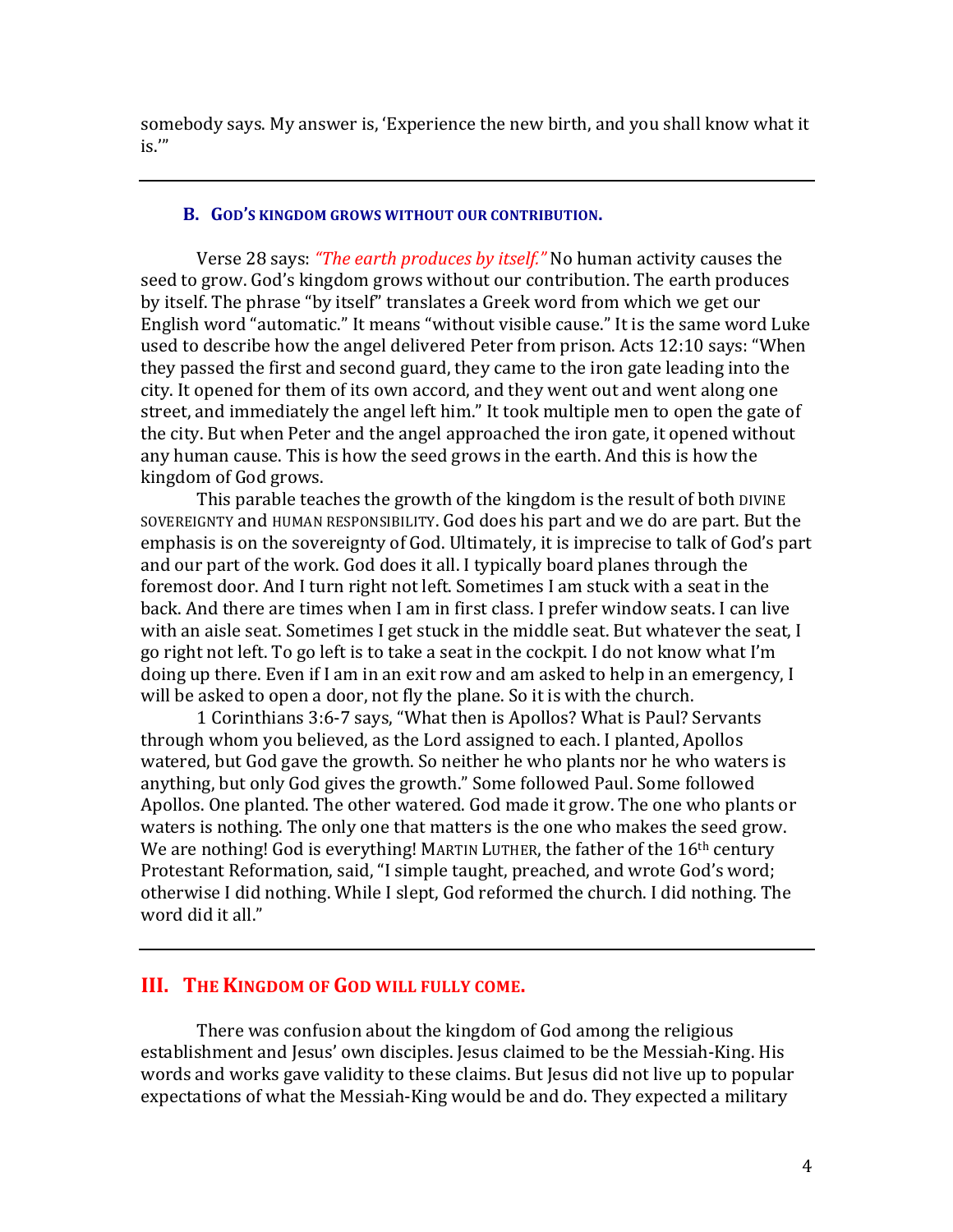hero who would raise an army to defeat the Romans and cast them out of Palestine, reestablishing Israel as a sovereign nation with Jerusalem as its capital and ushering Israel into economic prosperity. But this would-be Messiah was not doing his job.

Jesus the Christ did not come to deliver Israel from Rome. The Lord came to redeem sinners from condemnation. Jesus led a revolution. But he did not do it through civil disobedience, political clout, legal maneuvers, economic strength, or military force. Jesus inaugurated the rule of God on earth by his crucifixion and resurrection. And he will come again to consummate what he has inaugurated. Yet we still get frustrated, discouraged, and impatient about how the kingdom of God grows. This parable of the growing seed helps us to deal with the times when it seems that Jesus is not doing his job.

### A. GOD'S WAYS ARE GOOD.

In verse 28, Jesus says, "The earth produces by itself, first the blade, then the ear, then the full grain in the ear." Jesus declares that the earth produces by itself. Then he tells us the process by which it grows: "first the blade, then the ear, then the full grain in the ear." The point of a parable is the point of the parable. We must not make the parable stand on all four legs, seeking meaning in every detail. So do not try to interpret what the blade and the ear and the full grain represent. You will miss the forest for the trees that way. This process simply teaches us that God's ways are good. We do not fully understand the process of a seed in the ground becoming a harvest of grain. But we trust God knows what he's doing. The in-breaking rule of God is hidden, quiet, and mysterious. But God knows what he's doing.

## **B. GOD'S TIMING IS PERFECT.**

The Lord works out his sovereign agenda by his perfect timing. Verse 29 says, "But when the grain is ripe, at once he puts in the sickle, because the harvest has come." The seed grows by itself according to God's infinite wisdom. You cannot rush, shortcut, or overrule God's process. The blade doesn't move God. The ear doesn't move God. The full grain in the ear doesn't move God. God does not move until the grain is ripe. Galatians 6:7-9 says: "Do not be deceived: God is not mocked, for whatever one sows, that will he also reap. For the one who sows to his own flesh will from the flesh reap corruption, but the one who sows to the Spirit will from the Spirit reap eternal life. And let us not grow weary of doing good, for in due season we will reap, if we do not give up." Don't let anybody bluff you. You can't make a fool out of God. What you plant is what you will reap. The one who sows to the flesh will from the flesh reap corruption. The one who sows the Spirit will from the Spirit reap eternal life. But harvest does not happen in the hurry. God's timing is perfect. He doesn't live in the world of clocks and calendars. He lives in one eternal now. Time is in his hands.